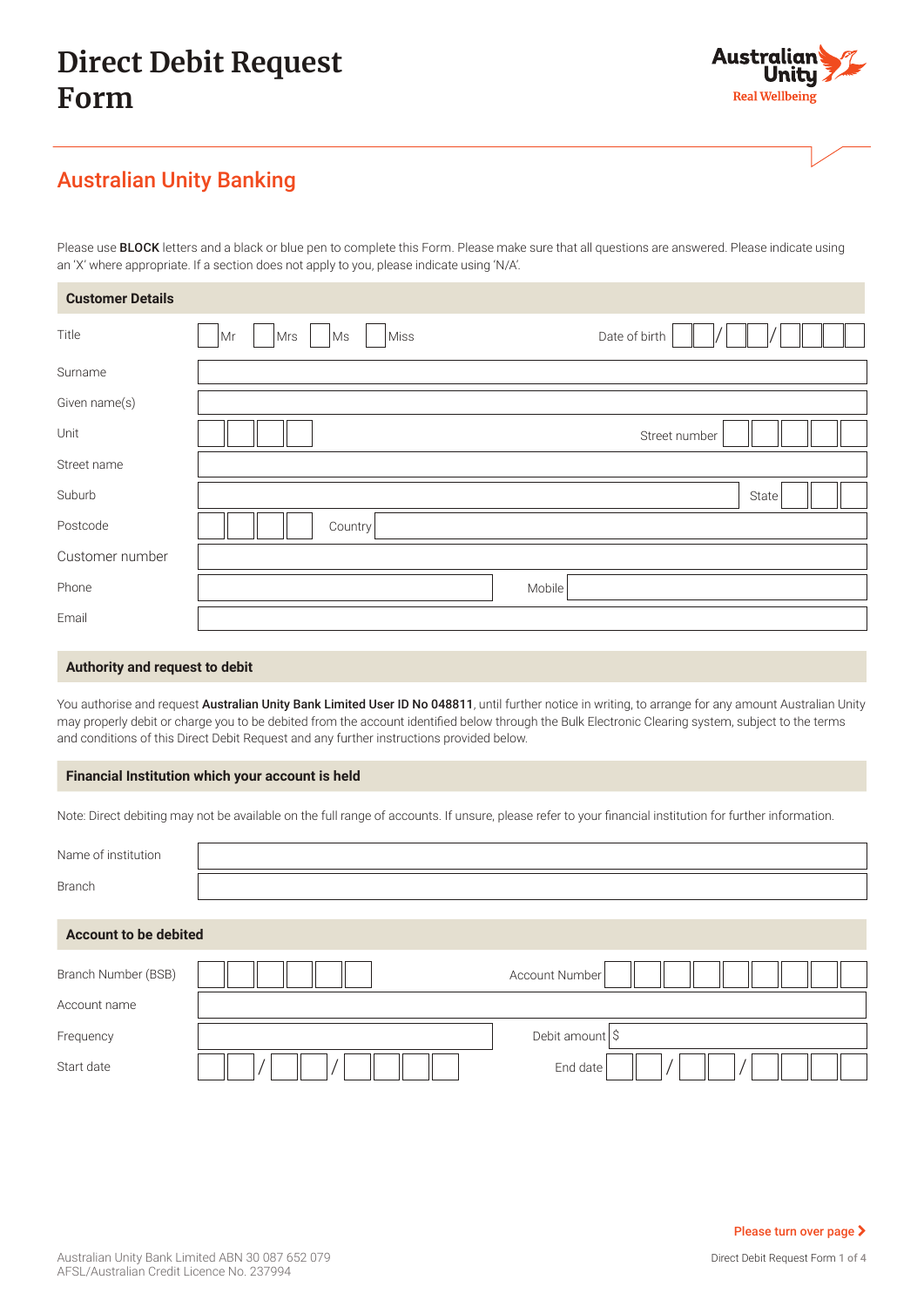### **Acknowledgement**

By signing this Direct Debit Request Form you acknowledge that you have read and understood the terms and conditions governing the debit arrangements between you and Australian Unity as set out in this Direct Debit Request. You have confirmed that the Nominated Account details are correct before submitting this Direct Debit Request and that you are authorised to make direct debit arrangements on the Nominated Account.

| <b>Customer 1 signature</b> | <b>Customer 2 signature</b> |
|-----------------------------|-----------------------------|
| X                           | X                           |
| Name                        | Name                        |
|                             |                             |
| Date                        | Date                        |

Please turn over page >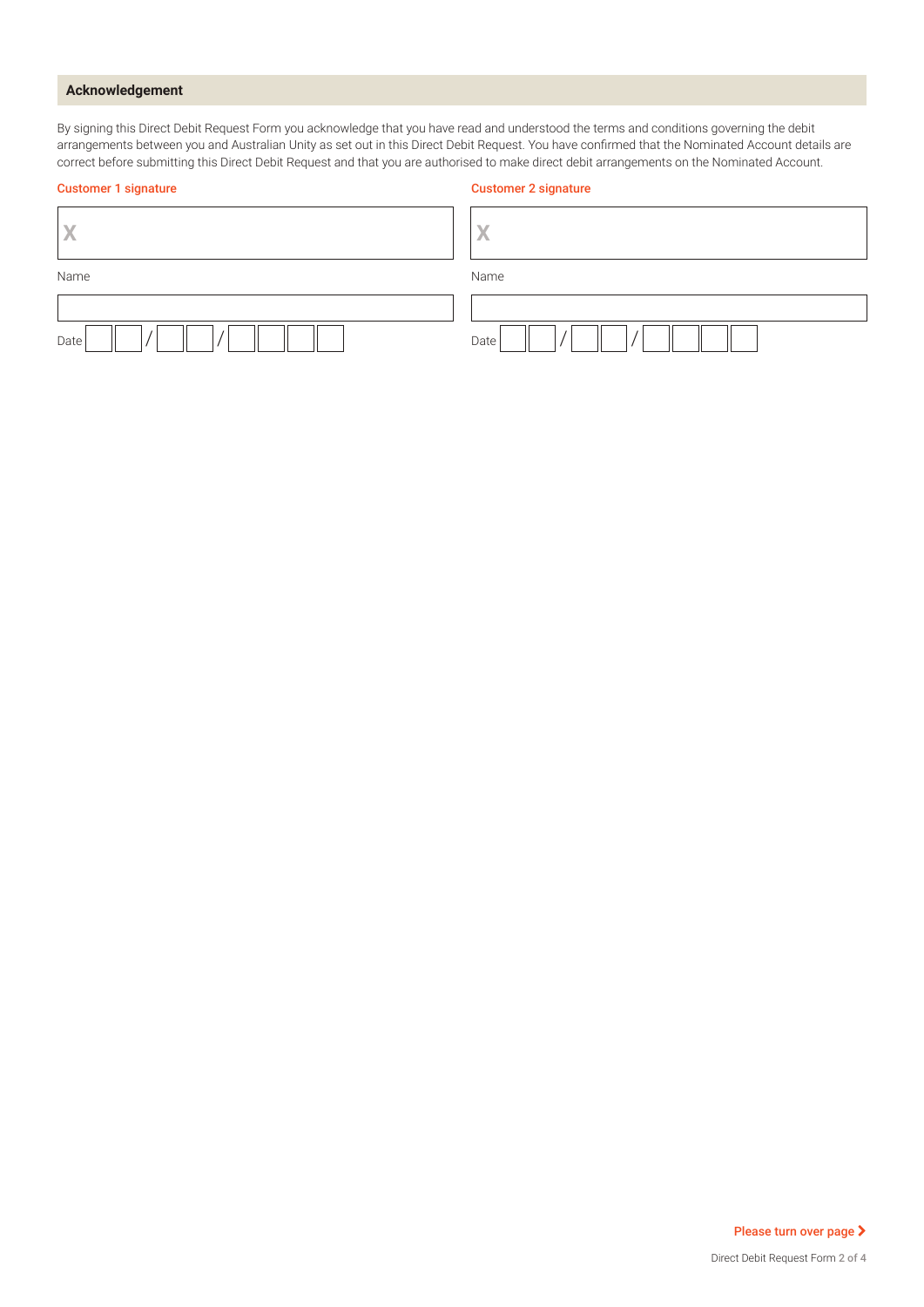# **Terms and Conditions**

#### **Definitions**

- **• Nominated Account** means the account nominated by you in this Direct Debit Request from which we are authorised to arrange for funds to be debited.
- **• Business day** means a day other than a Saturday or Sunday or a public holiday listed throughout Australia.
- **• Debit Day** means the day that payment by you to us is due.
- **• Direct Debit Request** means a Direct Debit Request Form (including these Terms and Conditions) between us and you.
- **• Us** and **we** means Australian Unity who you have authorised by signing a Direct Debit Request.
- **• You** means the customer/s who has signed a Direct Debit Request.
- **• Your financial institution** is the financial institution where you hold the Nominated Account that you have authorised us to arrange a debit.

#### 1. Debiting your account

- 1.1 By signing this Direct Debit Request:
	- a) you acknowledge that you have read, agree with and accept all of the terms and conditions contained in this Direct Debit Request; and
	- b) you have authorised us to arrange for funds to be debited from the Nominated Account.
- 1.2 We will arrange for funds to be debited from the Nominated Account as authorised in the Direct Debit Request. We will not issue individual confirmation of payments made.
- 1.3 If the Debit Day falls on a day that is not a business day, we may direct your financial institution to debit your account on the previous or following business day. If you are unsure about which day your account has been or will be debited, please check with your financial institution.

#### 2. Changes by us

- 2.1 We may vary the terms of this Direct Debit Request at any time by giving you at least thirty (30) days' written notice.
- 2.2 We may terminate a Direct Debit Request:
	- a) at any time and in our absolute discretion by giving you 14 days' notice; or
	- b) immediately if we think that your circumstances have changed to the extent that we no longer consider you suitable to use our direct debit system or there is a security risk or there is a reduced financial risk or for any reason that in our opinion may jeopardize our direct debit system.

#### 3. Changes by you

- 3.1 You may defer a debit payment or change the arrangements under a Direct Debit Request by giving us thirty (30) days' notice verbally or in writing, signed by you, of the deferral or change.
- 3.2 You may cancel or stop a debit payment by either:
	- a) notifying us verbally or in writing at least thirty (30) days' before the next debit day; or
	- b) notifying your financial institution.
- 3.3 If you are a joint account holder or co-borrower, any person can make changes to this Direct Debit Request without the consent of the other account holder or co-borrower.
- 3.4 If you have nominated one person to receive communications and you are not the nominated recipient, you won't receive

communications regarding changes to this Direct Debit Request. You should regularly check your account statements to confirm your direct debit details are correct.

#### 4. Your Obligations

- 4.1 It is your responsibility to ensure that there are sufficient clear funds available in your Nominated Account on the Debit Day to allow a debit payment to be made in accordance with the Direct Debit Request.
- 4.2 If there are insufficient clear funds in your account to meet a debit payment:
	- a) you may be charged a fee and/or interest by your financial institution;
	- b) you may be charged a fee to reimburse us for fees or charges we have incurred for the failed transaction; and
	- c) you must arrange for the debit payment to be made by another method or arrange for sufficient clear funds to be in your account by an agreed time so that we can process the debit payment.
- 4.3 You should check your account statement to verify that the amounts debited from your account are correct.
- 4.4 If Australian Unity Bank Limited ABN 30 087 652 079 is liable to pay goods and services tax ('GST') on a supply made by it in connection with this Direct Debit Request, then you agree to pay Australian Unity Bank Limited on demand an amount equal to the consideration payable for the supply multiplied by the prevailing GST rate.

#### 5. Dispute

- 5.1 If you believe that there has been an error in debiting your Nominated Account, you should notify us directly by phone on 1300 790 740 or email [bankingsupport@australianunity.](mailto:bankingsupport%40australianunity.com.au?subject=) [com.au](mailto:bankingsupport%40australianunity.com.au?subject=). You should also confirm the details of the error in writing with us as soon as possible so that we can resolve your query quickly. You may also notify your financial institution that you believe that there has been an error on your Nominated Account and your financial institution and us, will endeavour to resolve your inquiry.
- 5.2 If we conclude as a result of our investigations that your Nominated Account has been incorrectly debited, we will respond to your query by arranging for your financial institution to adjust your Nominated Account (including interest charges) accordingly. We will also notify you in writing of the amount by which your Nominated Account has been adjusted.
- 5.3 If we conclude as a result of our investigations that your Nominated Account has been incorrectly debited, we will respond to your query by providing you with reasons and any evidence for this finding.
- 5.4 If we conclude, as a result of our investigation, that your Nominated Account has been correctly debited, no further action will be taken and you will be notified of the result of our investigation. If you disagree with the result of our investigation and wish to refer the matter to an external dispute resolution, we will advise you at that time details of the external dispute resolution body we use and will cooperate with this body.
- 5.5 Any queries you may have about an error made in debiting your Nominated Account should be directed to us in the first instance so that we can attempt to resolve the matter between us and you. If we cannot resolve the matter you can still refer it to your financial institution, which will obtain details from you of the disputed transaction and may lodge a claim on your behalf.

#### Please turn over page >